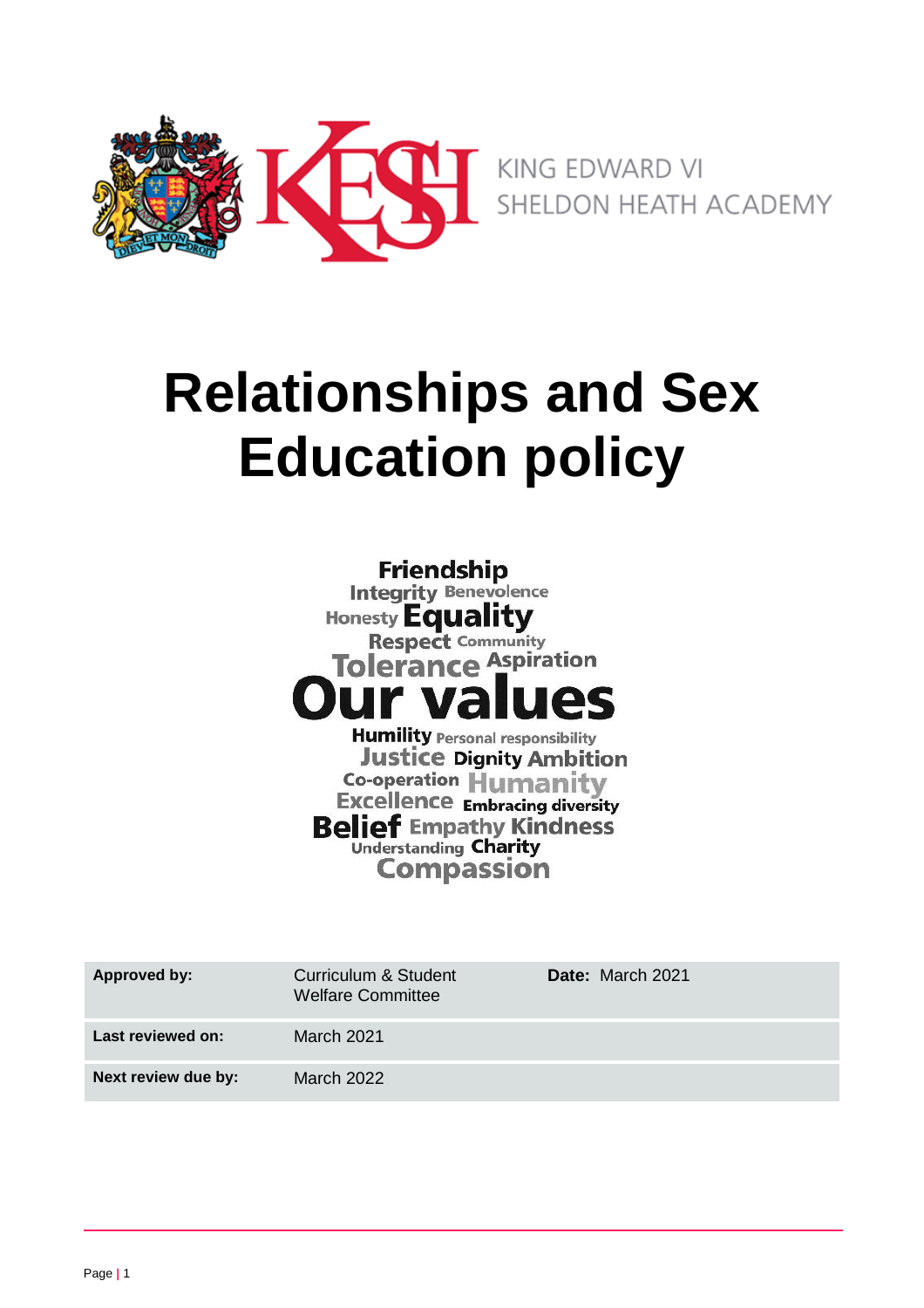# **Contents**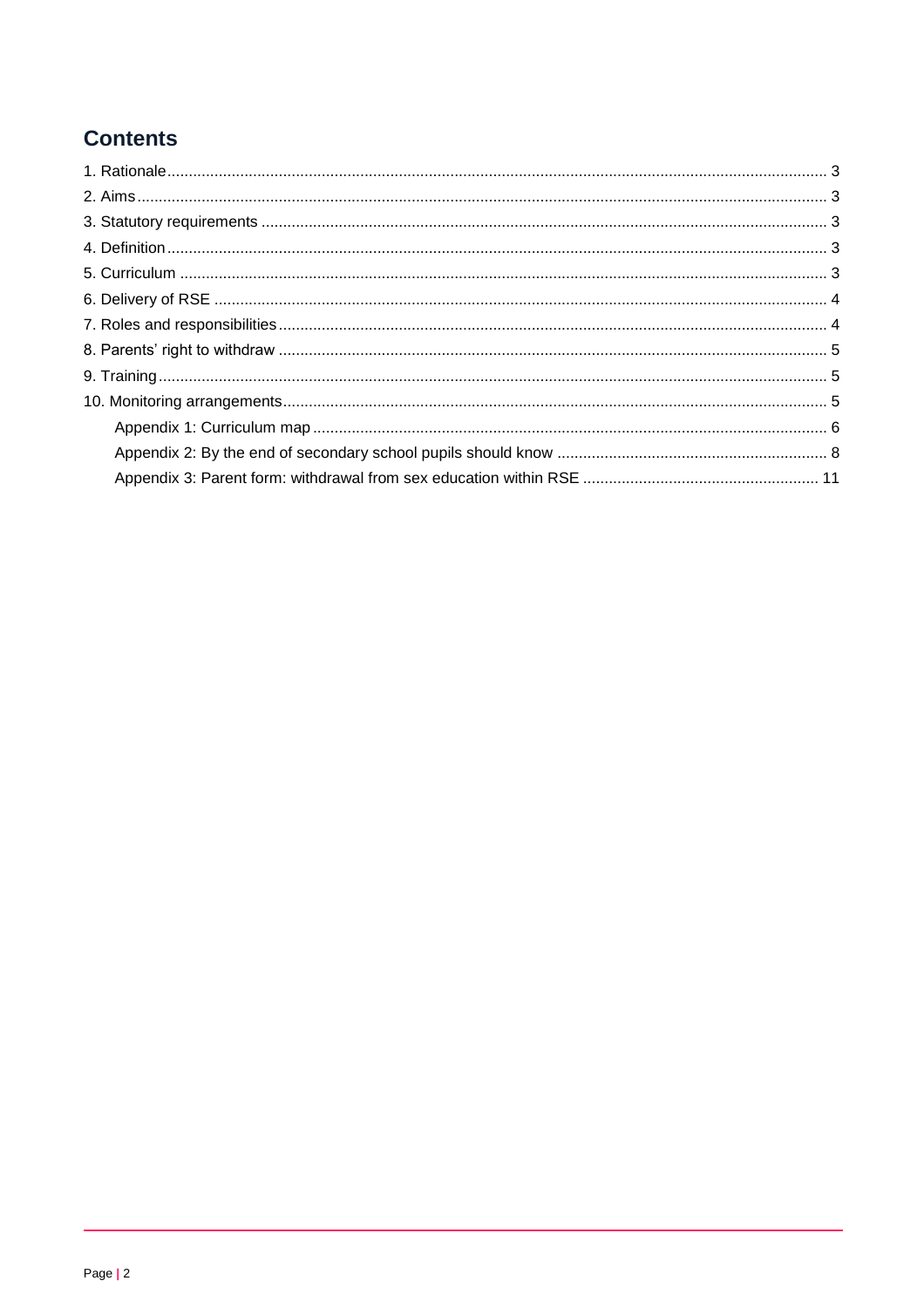## <span id="page-2-0"></span>**1. Rationale**

King Edward VI Sheldon Heath Academy is committed to developing responsible, aspirational, independent, happy and well-rounded young people with the self-belief to reach their goals. We want to ensure our young people fulfil and exceed their potential, be proud of who they are, be committed to lifelong learning and leave well-equipped to navigate their way through the challenges of the 21st Century; positively contributing to society both economically and socially.

To embrace the challenges of creating a happy and successful adult life, pupils need knowledge that will enable them to make informed decisions about their wellbeing, health and relationships and to build their selfefficacy. Pupils can put this knowledge into practice as they develop the capacity to make sound decisions when facing risks, challenges and complex contexts. Everyone faces difficult situations in their lives. These subjects can support young people to develop resilience, to know how and when to ask for help, and to know where to access support.

## <span id="page-2-1"></span>**2. Aims**

The aim of Relationship and Sex Education (RSE) is to provide our students, with the information they need to help them develop healthy, nurturing relationships of all kinds. It is about the understanding of the importance of stable and loving relationships, respect, love and care. It enables them to know what a healthy relationship looks like and what makes a good friend, a good colleague and a successful marriage or other type of committed relationship. It aims to teach what acceptable and unacceptable behaviour in relationships is.

RSE is lifelong learning about physical, sexual, moral and emotional development. It involves acquiring knowledge and information, developing skills and forming positive beliefs, values and attitudes.

## <span id="page-2-2"></span>**3. Statutory requirements**

As a secondary academy school we must provide RSE to all pupils as per section 34 of the Children and [Social work act 2017.](http://www.legislation.gov.uk/ukpga/2017/16/section/34/enacted)

In teaching RSE, we are required by our funding agreements to have regard to [guidance](https://www.gov.uk/government/consultations/relationships-and-sex-education-and-health-education) issued by the secretary of state as outlined in section 403 of the [Education Act 1996.](http://www.legislation.gov.uk/ukpga/1996/56/contents)

At KESH we teach RSE as set out in this policy.

## <span id="page-2-3"></span>**4. Definition**

RSE is about the emotional, social and cultural development of pupils, and involves learning about relationships, sexual health, sexuality, healthy lifestyles, diversity and personal identity.

RSE involves a combination of sharing information, and exploring issues and values.

RSE is not about the promotion of sexual activity.

## <span id="page-2-4"></span>**5. Curriculum**

Our curriculum is set out as per Appendix 1 but we may need to adapt as and when necessary.

If pupils ask questions outside the scope of our curriculum, teachers will respond in an appropriate manner so pupils are fully informed and don't seek answers online

For more information about our curriculum, see our curriculum map in Appendix 1.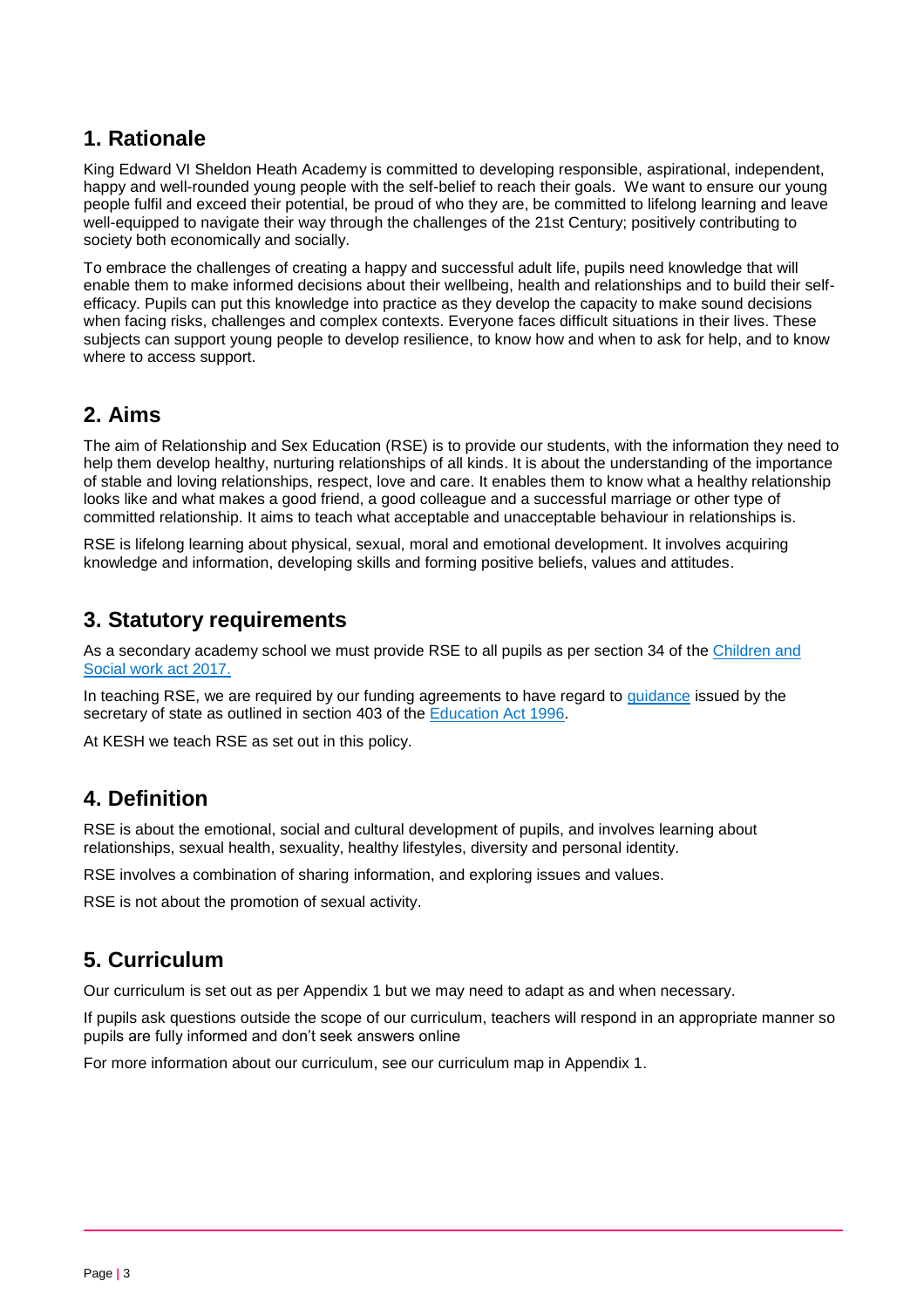## <span id="page-3-0"></span>**6. Delivery of RSE**

RSE is taught within form time, complimented through assemblies and work around our core values. Biological aspects of RSE are taught within the science curriculum, and other aspects are included in religious education (RE).

Pupils also receive stand-alone sex education sessions delivered by a trained health professional.

RSE focuses on giving young people the information they need to help them develop healthy, nurturing relationships of all kinds including:

- > Families
- Respectful relationships, including friendships
- > Online and media
- > Being safe
- Intimate and sexual relationships, including sexual health

For more information about our RSE curriculum, see Appendices 1 and 2.

These areas of learning are taught within the context of family life taking care to ensure that there is no stigmatisation of children based on their home circumstances (families can include single parent families, LGBT parents, families headed by grandparents, adoptive parents, foster parents/carers amongst other structures) along with reflecting sensitively that some children may have a different structure of support around them (for example: looked after children or young carers).

## <span id="page-3-1"></span>**7. Roles and responsibilities**

#### **7.1 The governing board**

The governing board will approve the RSE policy, and hold the Principal to account for its implementation.

The governing board will hold the Principal to account for the implementation of this policy.

The governing board has delegated the approval of this policy to the Curriculum and Student Welfare **Committee** 

#### **7.2 The Principal**

The Principal is responsible for ensuring that RSE is taught consistently across the school, and for managing requests to withdraw pupils from [non-statutory/non-science] components of RSE (see section 8).

#### **7.3 Staff**

Staff are responsible for:

- Delivering RSE in a sensitive way
- Modelling positive attitudes to RSE
- > Monitoring progress
- Responding to the needs of individual pupils
- Responding appropriately to pupils whose parents wish them to be withdrawn from the [non-statutory/nonscience] components of RSE

Staff do not have the right to opt out of teaching RSE. Staff who have concerns about teaching RSE are encouraged to discuss this with the Principal.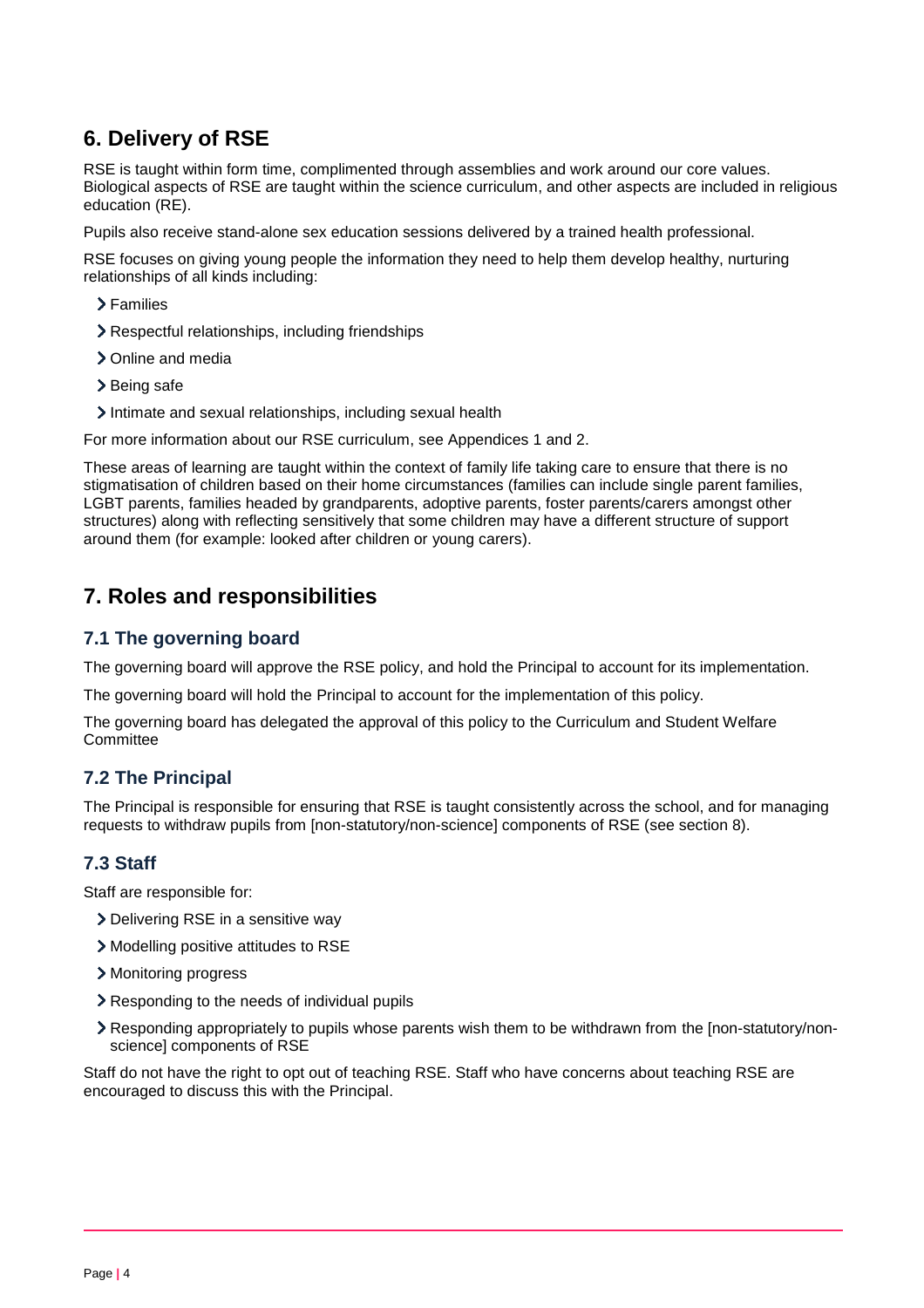#### **7.4 Pupils**

Pupils are expected to engage fully in RSE and, when discussing issues related to RSE, treat others with respect and sensitivity.

## <span id="page-4-0"></span>**8. Parents' right to withdraw**

Parents have the right to withdraw their children from the [non-statutory/non-science] components of sex education within RSE up to and until 3 terms before the child turns 16. After this point, if the child wishes to receive sex education rather than being withdrawn, the school will arrange this.

Requests for withdrawal should be put in writing using the form found in and addressed to the Principal

A copy of withdrawal requests will be placed in the pupil's educational record. The Principal will discuss the request with parents and take appropriate action.

Alternative work will be given to pupils who are withdrawn from sex education.

## <span id="page-4-1"></span>**9. Training**

Staff are trained on the delivery of RSE and it is included in our continuing professional development calendar.

The Principal will also invite visitors from outside the school, such as school nurses or sexual health professionals, to provide support and training to staff teaching RSE.

#### <span id="page-4-2"></span>**10. Monitoring arrangements**

The delivery of RSE is monitored by Sarah Powell, Assistant Vice Principal, through:

Planning scrutinises

Learning walks

Pupil Voice

Pupils' development in RSE is monitored by class teachers as part of our internal assessment systems.

This policy will be reviewed by Sarah Powell, Assistant Vice principal. At every review, the policy will be approved by the Governors Curriculum and Student Welfare Committee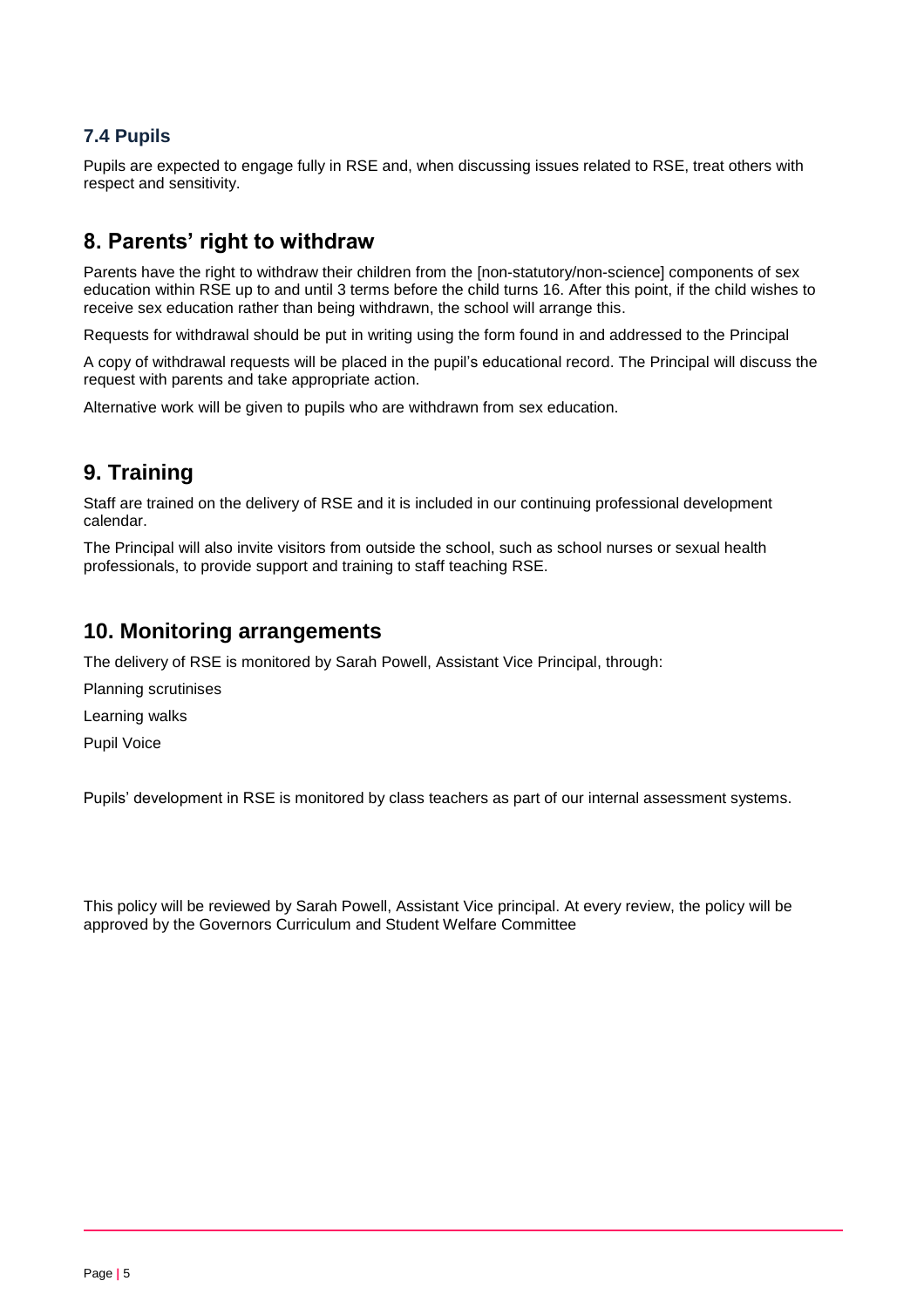# **Relationships and sex education curriculum map**

<span id="page-5-0"></span>

|                        | <b>Autumn 1</b>                                                                                                                                                                    | Autumn 2                                                                                                                                                                                                            | Spring 1                                                                                                                                                                                                                                              | <b>Spring 2</b>                                                                                                                                                                                                            | Summer 1                                                                                                                                                                                                                                                      | Summer 2                                                                                                                                                                                                |
|------------------------|------------------------------------------------------------------------------------------------------------------------------------------------------------------------------------|---------------------------------------------------------------------------------------------------------------------------------------------------------------------------------------------------------------------|-------------------------------------------------------------------------------------------------------------------------------------------------------------------------------------------------------------------------------------------------------|----------------------------------------------------------------------------------------------------------------------------------------------------------------------------------------------------------------------------|---------------------------------------------------------------------------------------------------------------------------------------------------------------------------------------------------------------------------------------------------------------|---------------------------------------------------------------------------------------------------------------------------------------------------------------------------------------------------------|
|                        | Independence and                                                                                                                                                                   | Autonomy and advocacy                                                                                                                                                                                               | Choices and                                                                                                                                                                                                                                           | Independence and                                                                                                                                                                                                           | Autonomy and advocacy                                                                                                                                                                                                                                         | Choices and                                                                                                                                                                                             |
|                        | aspirations                                                                                                                                                                        |                                                                                                                                                                                                                     | influences                                                                                                                                                                                                                                            | aspirations                                                                                                                                                                                                                |                                                                                                                                                                                                                                                               | influences                                                                                                                                                                                              |
| N<br>Year <sup>-</sup> | Developing goal<br>setting, organisation<br>skills and self-<br>awareness:<br>Personal identity and<br>values<br>Learning skills and<br>teamwork<br>Respect in school<br>$\bullet$ | Developing empathy, compassion and<br>communication:<br>Making and maintaining<br>friendships<br>Identifying and challenging<br>bullying<br>Communicating online<br>$\bullet$                                       | Developing agency, strategies to<br>manage influence and decision<br>making:<br><b>Regulating emotions</b><br>Diet and exercise<br>$\bullet$<br>Hygiene and dental health<br>$\bullet$<br>Sleep<br>$\bullet$                                          | Developing self-confidence<br>and self-worth:<br>Puberty and managing<br>$\bullet$<br>change<br>Body satisfaction and self-<br>concept                                                                                     | Developing assertive<br>communication, risk management<br>and support-seeking skills:<br>Rights in the community<br>$\bullet$<br>Relationship boundaries<br>Unwanted contact<br>FGM and forced marriage                                                       | Developing agency and<br>decision making skills:<br>Drugs, alcohol and tobacco<br>Safety and first aid<br>$\bullet$                                                                                     |
| $\infty$<br>Year       | Developing risk management<br>skills, analytical skills and<br>strategies to identify bias:<br><b>Managing online</b><br>presence<br>Digital and media literacy •                  | Developing respect for beliefs,<br>values and opinions and advocacy<br>skills:<br>Stereotypes, prejudice and<br>$\bullet$<br>discrimination<br>Promoting diversity and<br>equality                                  | Developing agency and strategies<br>to manage influence and access<br>support:<br>Drugs and alcohol<br>$\bullet$<br>$\bullet$<br>Introduction to contraception<br>Resisting peer influence<br>$\bullet$<br>Online choices and influences<br>$\bullet$ | Developing goal setting,<br>motivation and self-awareness:<br>Aspirations for the future<br>$\bullet$<br>Career choices<br>$\bullet$<br>Identity and the world of<br>work                                                  | Developing communication and<br>negotiation skills, clarifying values<br>and strategies to manage influence:<br>Healthy relationships<br>$\bullet$<br>Boundaries and consent<br>LGBT+ inclusivity<br>$\bullet$<br>'Sexting'<br>$\bullet$<br>Managing conflict | Developing agency and strategies<br>to manage influence and access<br>support:<br>Maintaining positive mental<br>health<br>Importance of physical<br>$\bullet$<br>activity                              |
| ഐ<br>Year              | Developing goal-setting,<br>analytical skills and decision<br>making:<br><b>GCSE options</b><br>Sources of careers advice<br>Employability                                         | Developing self-confidence, risk<br>management and strategies to manage<br>influence:<br>Friendship challenges<br>$\bullet$<br>Gangs and violent crime<br>Drugs and alcohol<br>Assertive communication<br>$\bullet$ | Developing empathy, compassion<br>and strategies to access support:<br>Mental health (including<br>$\bullet$<br>self- harm and eating<br>disorders)<br>Change, loss and<br>bereavement<br>Healthy coping strategies<br>$\bullet$                      | Developing analytical skills<br>and strategies to identify bias<br>and manage influence:<br><b>Financial decisions</b><br>$\bullet$<br>Saving and borrowing<br>$\bullet$<br><b>Gambling, financial choices</b><br>and debt | Developing assertive<br>communication, clarifying values<br>and strategies to manage influence:<br>Healthy/unhealth<br>y relationships<br>Consent<br>$\bullet$<br>Relationships and sex in the<br>media                                                       | Developing decision making, risk<br>management and support-<br>seeking skills:<br>Sexually transmitted<br>infections (STIs)<br>Contraception<br>$\bullet$<br>Cancer awareness<br>First aid<br>$\bullet$ |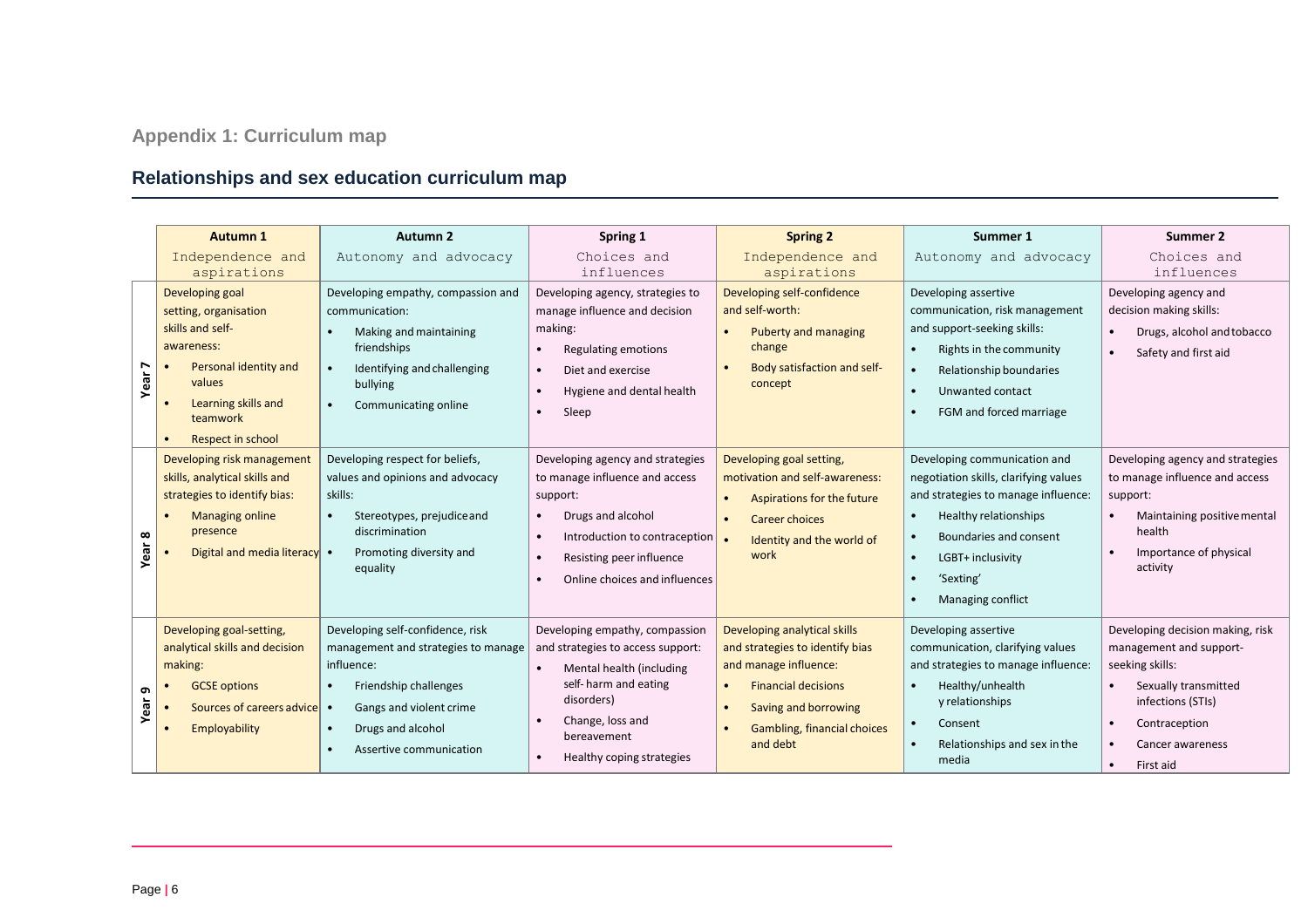| Year 10    | Developing self-<br>awareness, goal-<br>setting, adaptability<br>and organisation<br>skills:<br>Managing transition to<br>$\bullet$<br>key<br>stage 4 including<br>learning skills<br><b>Managing</b><br>mental health<br>concerns | Developing empathy and<br>compassion, strategies to manage<br>influence and assertive<br>communication:<br>Relationship expectations<br>$\bullet$<br>Impact of pornography<br>$\bullet$<br>Identifying and responding to<br>abuse and harassment                                        | Developing agency and decision<br>making, strategies to manage<br>influence and access support:<br>First aid and life-saving<br>$\bullet$<br>Personal safety<br>$\bullet$<br>Online relationships<br>$\bullet$                            | Developing goal setting, leadership<br>and presentation skills:<br>Skills for employment<br>$\bullet$<br>Applying for employment<br>$\bullet$<br>Online presence and<br>$\bullet$<br>reputation                                                                             | Developing respect for diversity,<br>risk management and support-<br>seeking skills:<br>Nature of<br>$\bullet$<br>committed<br>relationships<br>Forced marriage<br>$\bullet$<br>Diversity and discrimination<br>$\bullet$<br>Extremism<br>$\bullet$ | Developing motivation,<br>organisation, leadership<br>and presentation skills:<br>Preparation for, and<br>reflection<br>on, work experience |
|------------|------------------------------------------------------------------------------------------------------------------------------------------------------------------------------------------------------------------------------------|-----------------------------------------------------------------------------------------------------------------------------------------------------------------------------------------------------------------------------------------------------------------------------------------|-------------------------------------------------------------------------------------------------------------------------------------------------------------------------------------------------------------------------------------------|-----------------------------------------------------------------------------------------------------------------------------------------------------------------------------------------------------------------------------------------------------------------------------|-----------------------------------------------------------------------------------------------------------------------------------------------------------------------------------------------------------------------------------------------------|---------------------------------------------------------------------------------------------------------------------------------------------|
| Year 11    | Developing resilience and risk<br>management skills:<br>Money management<br>$\bullet$<br>Fraud and cybercrime<br>$\bullet$<br>Preparing for adultlife                                                                              | Developing communication and<br>negotiation skills, risk management<br>and support-seeking skills:<br>Relationship values<br>$\bullet$<br>Maintaining sexual health<br>$\bullet$<br>Sexual health services<br>$\bullet$<br>Managing relationship<br>$\bullet$<br>challenges and endings | Developing confidence, agency<br>and support-seeking skills:<br>Making safe and<br>$\bullet$<br>healthy lifestyle<br>choices<br>Health promotion and<br>$\bullet$<br>self-examination<br>Blood, organ, stem cell<br>$\bullet$<br>donation | Developing empathy and<br>compassion, clarifying values<br>and support-seeking skills:<br><b>Families and parenting</b><br>$\bullet$<br>Fertility, adoption, abortion<br>$\bullet$<br><b>Pregnancy and miscarriage</b><br>$\bullet$<br>Managing grief and loss<br>$\bullet$ | Developing confidence, self-worth,<br>adaptability and decision making<br>skills:<br>Recognising and celebrating<br>$\bullet$<br>successes<br>Transition and<br>$\bullet$<br>new opportunities<br>Aligning actions with goals<br>$\bullet$          |                                                                                                                                             |
|            |                                                                                                                                                                                                                                    |                                                                                                                                                                                                                                                                                         |                                                                                                                                                                                                                                           |                                                                                                                                                                                                                                                                             |                                                                                                                                                                                                                                                     |                                                                                                                                             |
|            |                                                                                                                                                                                                                                    |                                                                                                                                                                                                                                                                                         |                                                                                                                                                                                                                                           |                                                                                                                                                                                                                                                                             |                                                                                                                                                                                                                                                     |                                                                                                                                             |
| Page   $7$ |                                                                                                                                                                                                                                    |                                                                                                                                                                                                                                                                                         |                                                                                                                                                                                                                                           |                                                                                                                                                                                                                                                                             |                                                                                                                                                                                                                                                     |                                                                                                                                             |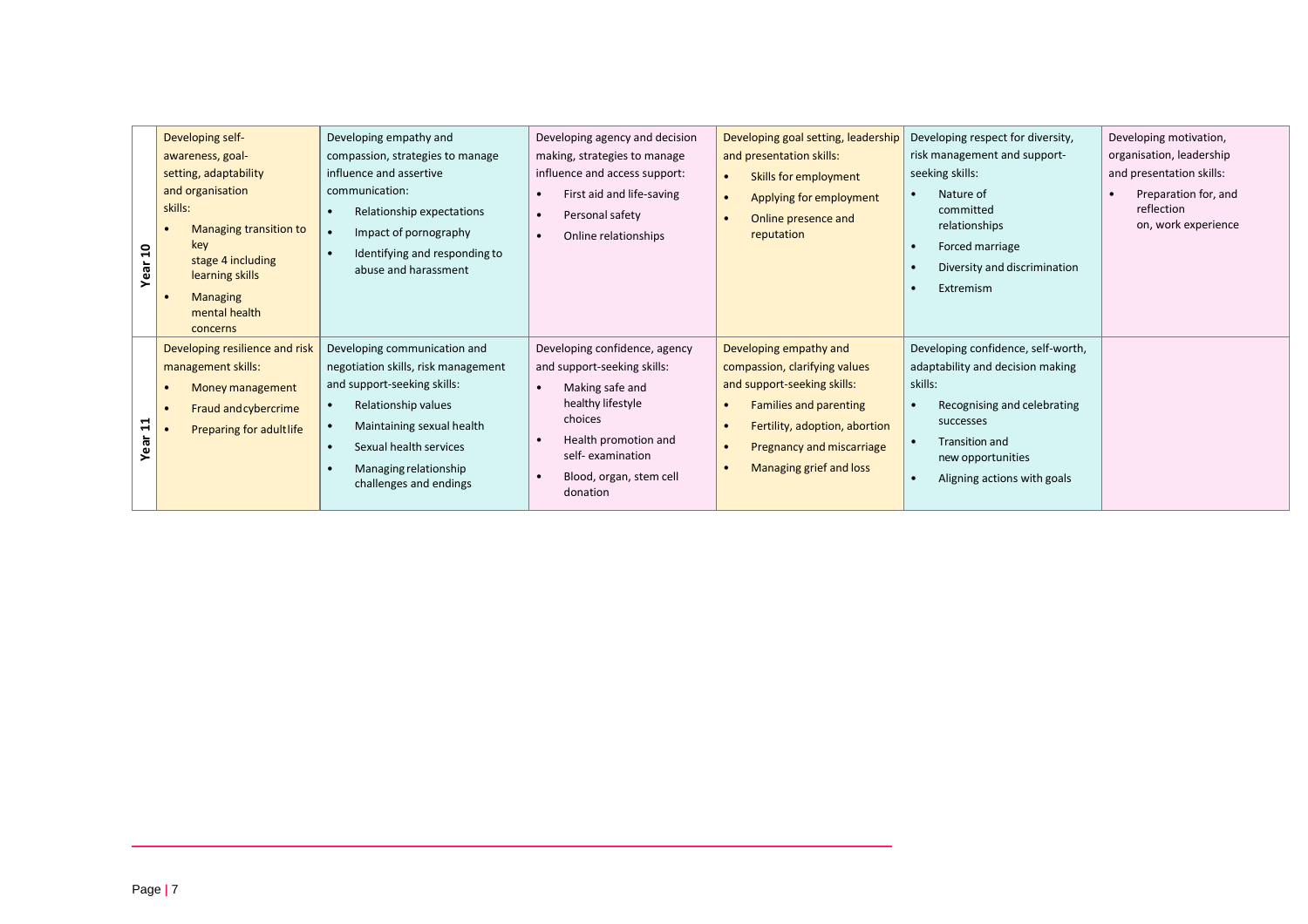**Appendix 2: By the end of secondary school pupils should know**

<span id="page-7-0"></span>

| <b>TOPIC</b>                              | PUPILS SHOULD KNOW                                                                                                                                                                                                                                                                                                                        |
|-------------------------------------------|-------------------------------------------------------------------------------------------------------------------------------------------------------------------------------------------------------------------------------------------------------------------------------------------------------------------------------------------|
| Families                                  | That there are different types of committed, stable relationships<br>$\bullet$                                                                                                                                                                                                                                                            |
|                                           | How these relationships might contribute to human happiness and their importance for bringing up children<br>$\bullet$                                                                                                                                                                                                                    |
|                                           | What marriage is, including their legal status e.g. that marriage carries legal rights and protections not available to couples who are<br>$\bullet$<br>cohabiting or who have married, for example, in an unregistered religious ceremony                                                                                                |
|                                           | Why marriage is an important relationship choice for many couples and why it must be freely entered into<br>$\bullet$                                                                                                                                                                                                                     |
|                                           | The characteristics and legal status of other types of long-term relationships<br>$\bullet$                                                                                                                                                                                                                                               |
|                                           | The roles and responsibilities of parents with respect to raising of children, including the characteristics of successful parenting<br>$\bullet$                                                                                                                                                                                         |
|                                           | How to: determine whether other children, adults or sources of information are trustworthy: judge when a family, friend, intimate or<br>$\bullet$<br>other relationship is unsafe (and to recognise this in others' relationships); and, how to seek help or advice, including reporting concerns<br>about others, if needed              |
| Respectful<br>relationships,<br>including | The characteristics of positive and healthy friendships (in all contexts, including online) including: trust, respect, honesty, kindness,<br>$\bullet$<br>generosity, boundaries, privacy, consent and the management of conflict, reconciliation and ending relationships. This includes different<br>(non-sexual) types of relationship |
| friendships                               | Practical steps they can take in a range of different contexts to improve or support respectful relationships                                                                                                                                                                                                                             |
|                                           | How stereotypes, in particular stereotypes based on sex, gender, race, religion, sexual orientation or disability, can cause damage<br>(e.g. how they might normalise non-consensual behaviour or encourage prejudice)                                                                                                                    |
|                                           | That in school and in wider society they can expect to be treated with respect by others, and that in turn they should show due<br>respect to others, including people in positions of authority and due tolerance of other people's beliefs                                                                                              |
|                                           | About different types of bullying (including cyberbullying), the impact of bullying, responsibilities of bystanders to report bullying and<br>$\bullet$<br>how and where to get help                                                                                                                                                      |
|                                           | That some types of behaviour within relationships are criminal, including violent behaviour and coercive control<br>$\bullet$                                                                                                                                                                                                             |
|                                           | What constitutes sexual harassment and sexual violence and why these are always unacceptable<br>$\bullet$                                                                                                                                                                                                                                 |
|                                           | The legal rights and responsibilities regarding equality (particularly with reference to the protected characteristics as defined in the<br>Equality Act 2010) and that everyone is unique and equal                                                                                                                                      |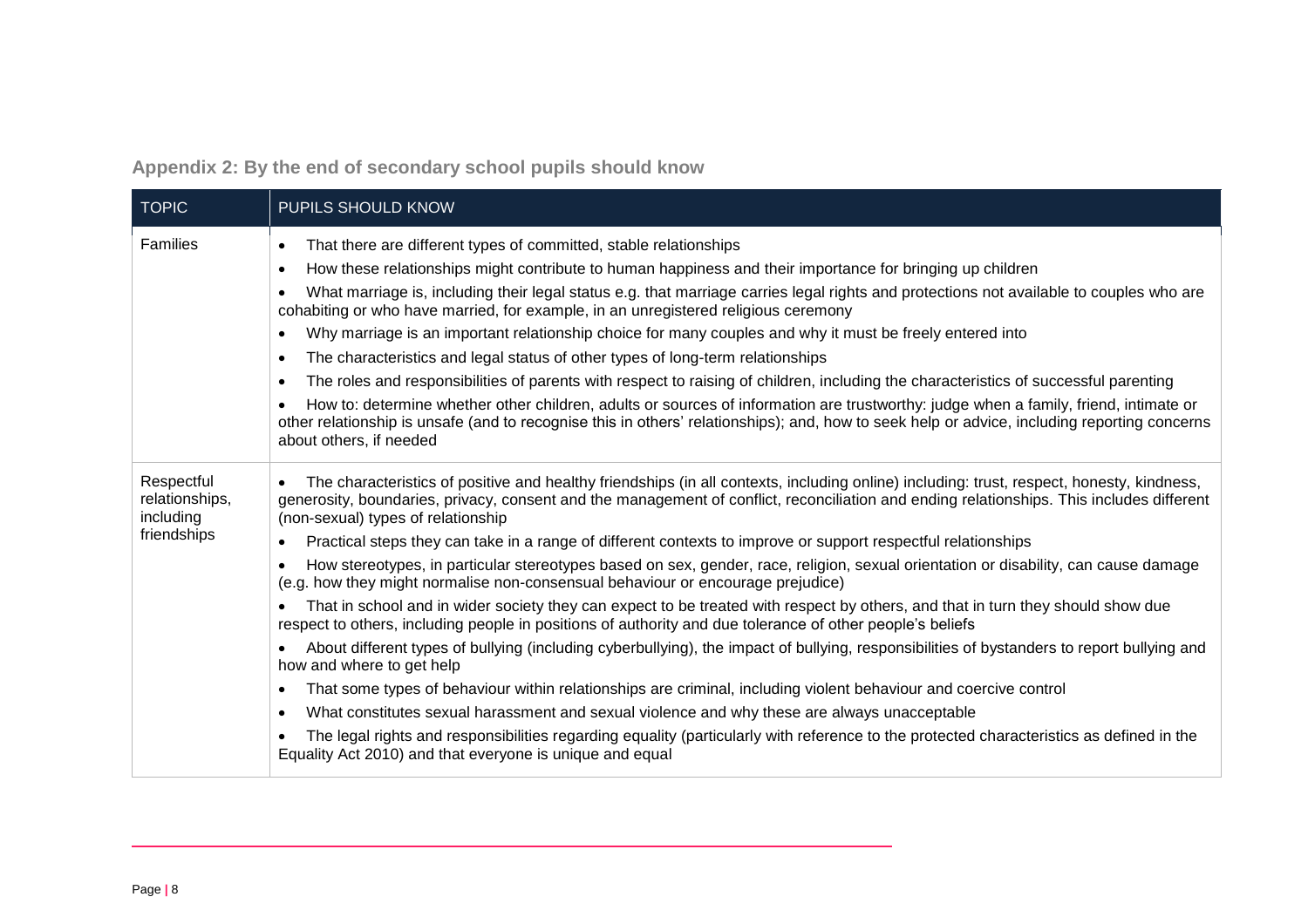| <b>TOPIC</b>        | PUPILS SHOULD KNOW                                                                                                                                                                                                                                            |
|---------------------|---------------------------------------------------------------------------------------------------------------------------------------------------------------------------------------------------------------------------------------------------------------|
| Online and<br>media | Their rights, responsibilities and opportunities online, including that the same expectations of behaviour apply in all contexts,<br>including online                                                                                                         |
|                     | About online risks, including that any material someone provides to another has the potential to be shared online and the difficulty of<br>$\bullet$<br>removing potentially compromising material placed online                                              |
|                     | Not to provide material to others that they would not want shared further and not to share personal material which is sent to them<br>$\bullet$                                                                                                               |
|                     | What to do and where to get support to report material or manage issues online<br>$\bullet$                                                                                                                                                                   |
|                     | The impact of viewing harmful content<br>$\bullet$                                                                                                                                                                                                            |
|                     | That specifically sexually explicit material e.g. pornography presents a distorted picture of sexual behaviours, can damage the way<br>$\bullet$<br>people see themselves in relation to others and negatively affect how they behave towards sexual partners |
|                     | That sharing and viewing indecent images of children (including those created by children) is a criminal offence which carries<br>severe penalties including jail                                                                                             |
|                     | How information and data is generated, collected, shared and used online<br>$\bullet$                                                                                                                                                                         |
| Being safe          | The concepts of, and laws relating to, sexual consent, sexual exploitation, abuse, grooming, coercion, harassment, rape, domestic<br>abuse, forced marriage, honour-based violence and FGM, and how these can affect current and future relationships         |
|                     | How people can actively communicate and recognise consent from others, including sexual consent, and how and when consent<br>can be withdrawn (in all contexts, including online)                                                                             |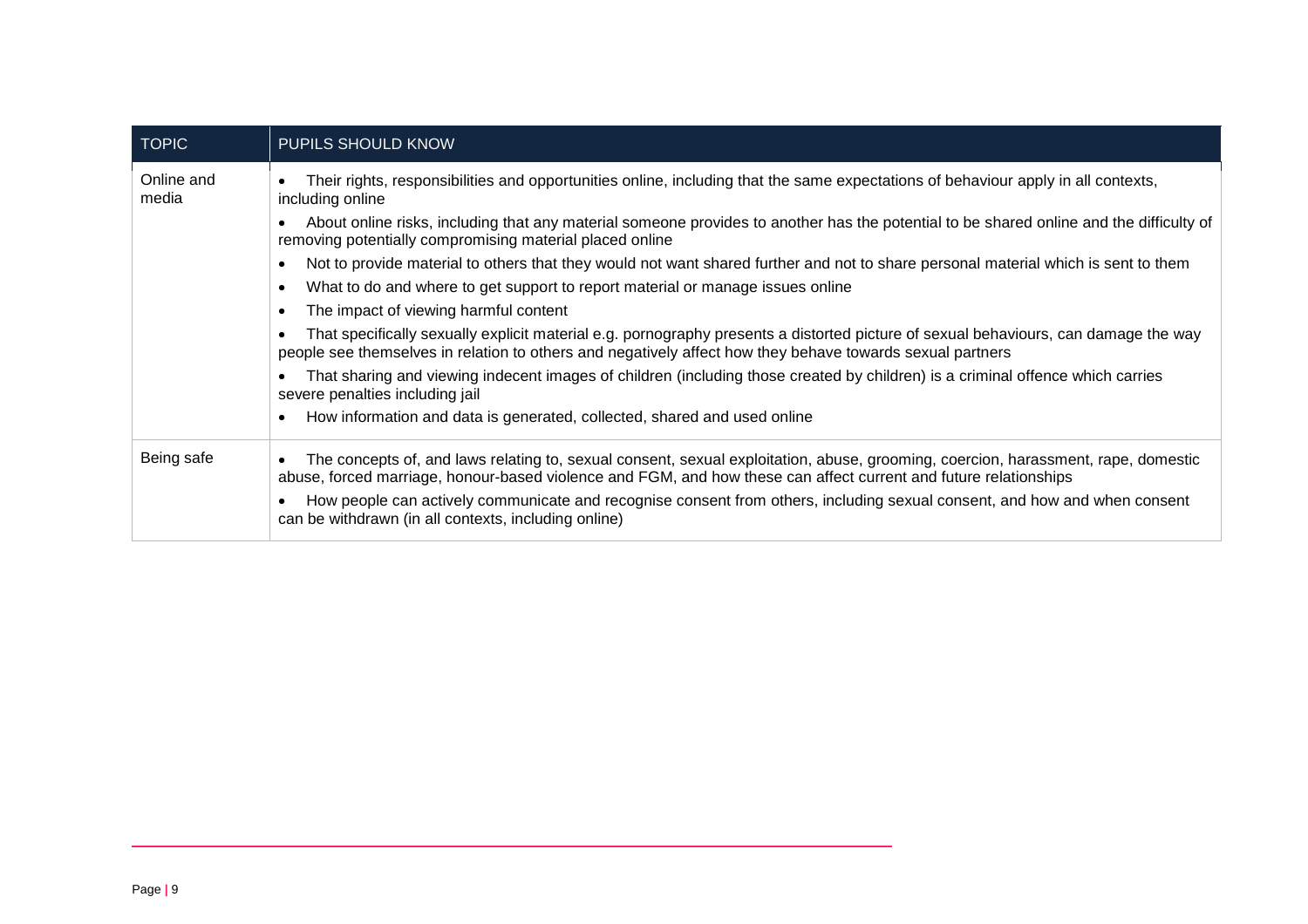| <b>TOPIC</b>                                                           | PUPILS SHOULD KNOW                                                                                                                                                                                                       |
|------------------------------------------------------------------------|--------------------------------------------------------------------------------------------------------------------------------------------------------------------------------------------------------------------------|
| Intimate and<br>sexual<br>relationships,<br>including sexual<br>health | How to recognise the characteristics and positive aspects of healthy one-to-one intimate relationships, which include mutual<br>respect, consent, loyalty, trust, shared interests and outlook, sex and friendship       |
|                                                                        | That all aspects of health can be affected by choices they make in sex and relationships, positively or negatively, e.g. physical,<br>emotional, mental, sexual and reproductive health and wellbeing                    |
|                                                                        | The facts about reproductive health, including fertility and the potential impact of lifestyle on fertility for men and women                                                                                            |
|                                                                        | That there are a range of strategies for identifying and managing sexual pressure, including understanding peer pressure, resisting<br>pressure and not pressurising others                                              |
|                                                                        | That they have a choice to delay sex or to enjoy intimacy without sex                                                                                                                                                    |
|                                                                        | The facts about the full range of contraceptive choices, efficacy and options available                                                                                                                                  |
|                                                                        | The facts around pregnancy including miscarriage                                                                                                                                                                         |
|                                                                        | That there are choices in relation to pregnancy (with medically and legally accurate, impartial information on all options, including<br>keeping the baby, adoption, abortion and where to get further help)             |
|                                                                        | How the different sexually transmitted infections (STIs), including HIV/AIDs, are transmitted, how risk can be reduced through safer<br>sex (including through condom use) and the importance of and facts about testing |
|                                                                        | About the prevalence of some STIs, the impact they can have on those who contract them and key facts about treatment                                                                                                     |
|                                                                        | How the use of alcohol and drugs can lead to risky sexual behaviour                                                                                                                                                      |
|                                                                        | How to get further advice, including how and where to access confidential sexual and reproductive health advice and treatment                                                                                            |